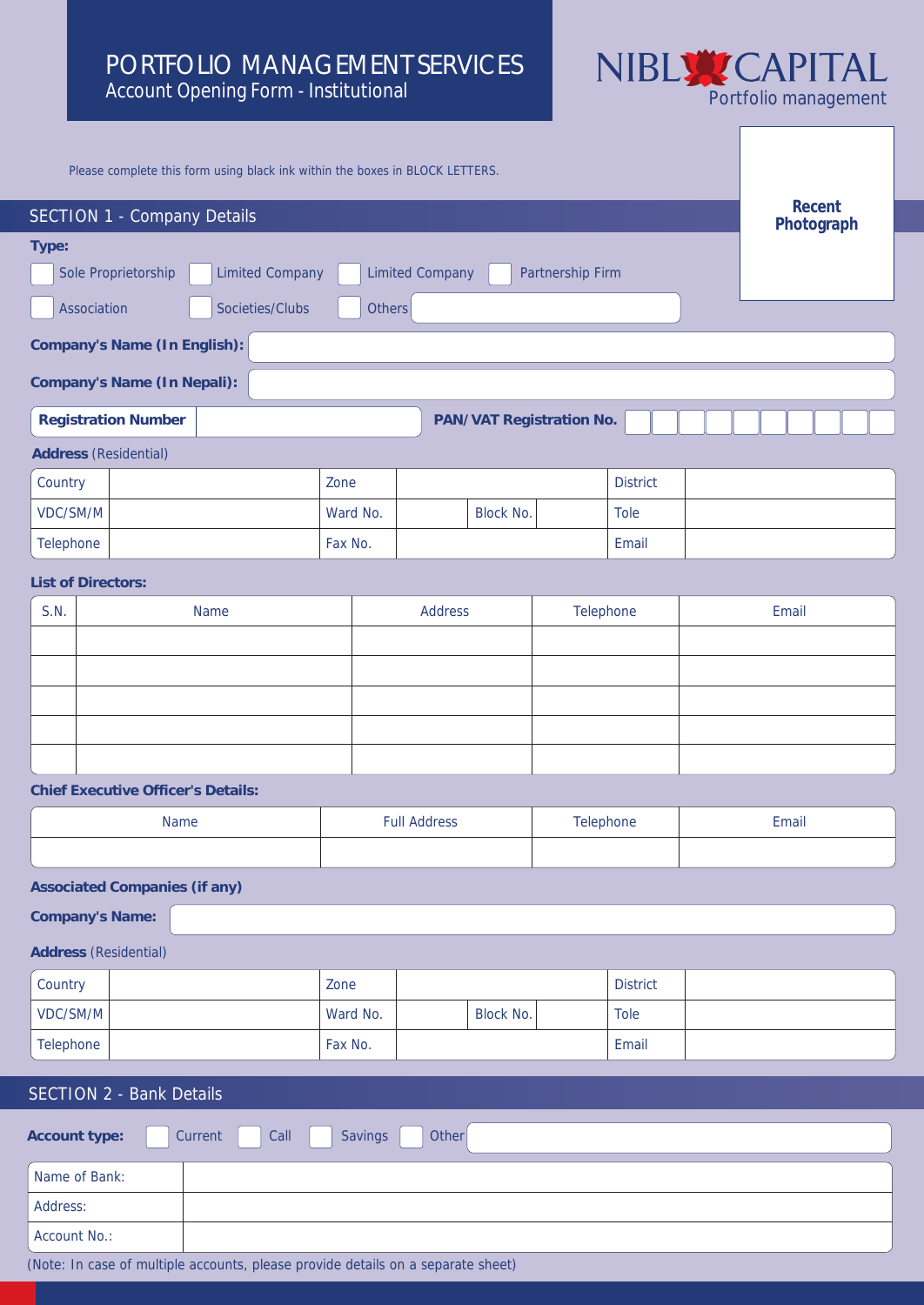| <b>SECTION 3 - Type of Service</b>                                                                                                            |  |  |  |
|-----------------------------------------------------------------------------------------------------------------------------------------------|--|--|--|
| <b>Buy/Sell Advisory (iii)</b><br>Discretionary (i)<br>Non-discretionary (ii)<br><b>Administrative Service (iv)</b><br>Service type:          |  |  |  |
| i. This is for clients who wish to delegate decision making on investment matters to our team of professional advisors.                       |  |  |  |
| ii. The portfolio manager manages the fund in accordance with the expressed direction given by the client.                                    |  |  |  |
| iii. Buy/Sell Advisory is designed for clients who do not wish to receive investment advice but only give instructions for transactions to be |  |  |  |
| executed on their behalf.                                                                                                                     |  |  |  |
| iv. The administrative service is for clients who wish to receive ONLY the back office related services.                                      |  |  |  |
| <b>SECTION 4 - Investment Details</b>                                                                                                         |  |  |  |
| <b>Investment Amount (NPR):</b><br><b>Months</b>                                                                                              |  |  |  |
| Expected time period the client wants to stay invested:<br>Years:                                                                             |  |  |  |

| Investment Amount (NPR):                                                                                                                               |
|--------------------------------------------------------------------------------------------------------------------------------------------------------|
| Expected time period the client wants to stay invested:<br><b>Months</b><br>Years:                                                                     |
| <b>Regular Income</b><br><b>Capital Growth</b><br>Capital Growth & Regular Income<br><b>Investment Objective:</b><br><b>Financing Specific Project</b> |
| <b>Speculative Profits</b><br>Other                                                                                                                    |
| <b>Medium</b><br><b>Risk Appetite:</b><br>High<br>Low                                                                                                  |
| <b>Medium</b><br><b>Expected Turnover:</b><br>High<br>Low                                                                                              |
| Desired Portfolio Allocation:<br><b>Stocks/Shares</b><br><b>Mutual Fund</b><br><b>Debt Instruments</b><br><b>Bank Deposits</b>                         |
| Name of the Preferred Product:                                                                                                                         |
| <b>Monthly</b><br>Systematic Investment Plan (applicable as per product type):<br>Quarterly<br><b>Bi-annually</b><br><b>Annually</b>                   |
| Systematic Withdrawl Plan (applicable as per product type):<br><b>Monthly</b><br>Quarterly<br>Bi-annually<br>Annually                                  |

# SECTION 5 - Balance Sheet Details

| Please indicate all amounts in NPR '000 |             |              |
|-----------------------------------------|-------------|--------------|
| Particulars                             | Current Yr. | Previous Yr. |
| Shareholder's Fund<br>A.                |             |              |
| - Share Capital                         |             |              |
| - Reserves                              |             |              |
| B. Loan                                 |             |              |
| - Term Loan                             |             |              |
| - Short Term Loan                       |             |              |
| $Total(A+B)$                            |             |              |
| C. Fixed Assets                         |             |              |
| Investments<br>D.                       |             |              |
| E. Current Assets                       |             |              |
| - Receivables                           |             |              |
| - Sundry Debtors                        |             |              |
| - Advances                              |             |              |
| - Cash & Bank Balance                   |             |              |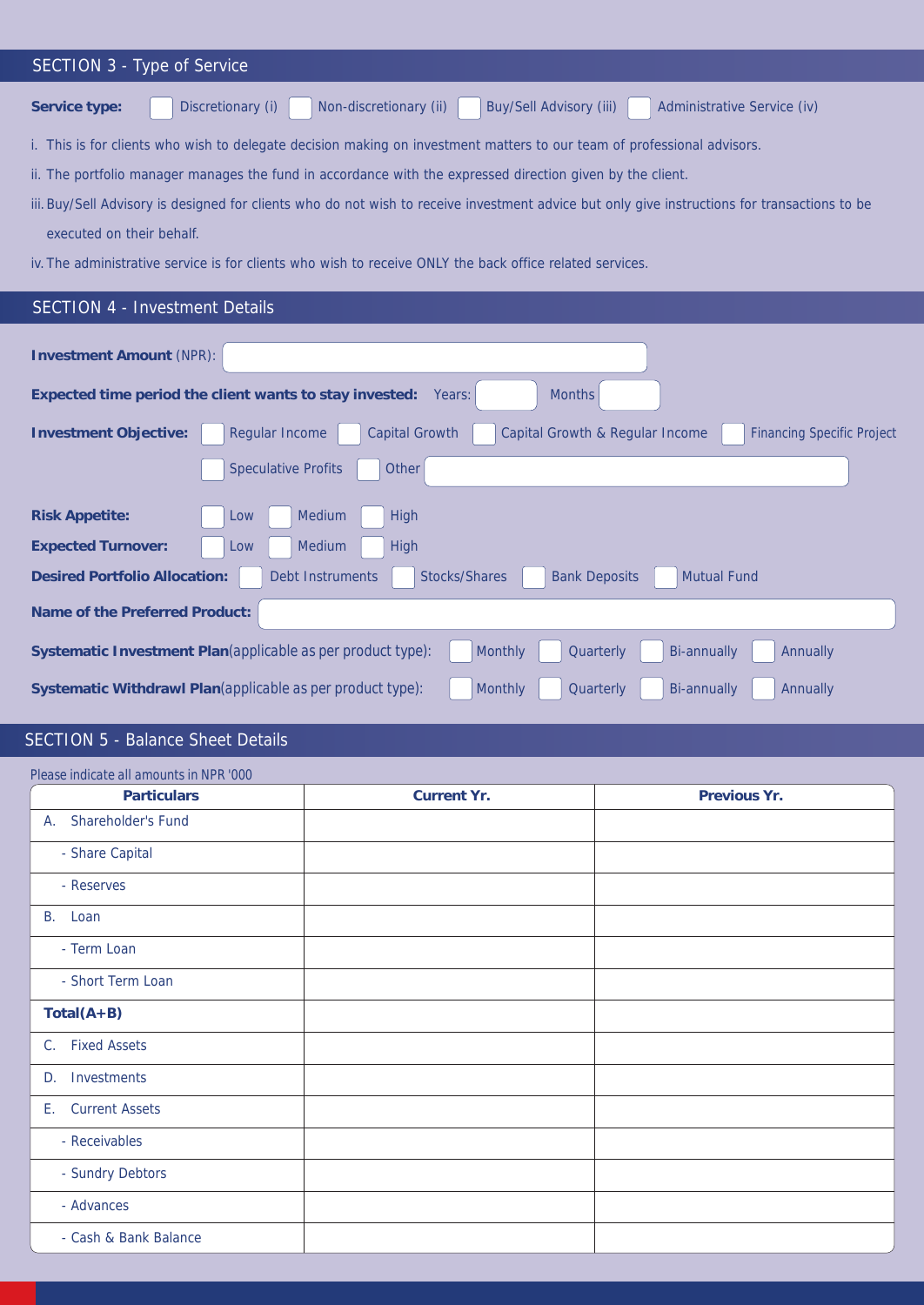| Less:                 |  |
|-----------------------|--|
| - Current Liabilities |  |
| - Proposed Divedend   |  |
| - Income Tax          |  |
| F. Net Current Assets |  |
| Total $(C+D+F)$       |  |

### SECTION 6 - Profit & Loss Details

| <b>Particulars</b>                 | Current Yr. | Previous Yr. |
|------------------------------------|-------------|--------------|
| <b>Direct Income</b>               |             |              |
| <b>Income From Other Sources</b>   |             |              |
| A. Total Income                    |             |              |
| <b>Operating Expenses</b>          |             |              |
| - Salary and Wages                 |             |              |
| - Rent                             |             |              |
| - Insurance                        |             |              |
| - Depreciation                     |             |              |
| - Repair and Maintenance           |             |              |
| - Utilities                        |             |              |
| - Others                           |             |              |
| <b>B.</b> Total Operating Expenses |             |              |
| Operating Profit (Loss): A-B       |             |              |
| Less: Interest on Long Term Loan   |             |              |
| Less: Interest on Short Term Loan  |             |              |
| Profit (Loss)                      |             |              |
| Less: Income Tax                   |             |              |
| Net Profit (Loss)                  |             |              |

## SECTION 7 - Nomination Details

I hereby nominate the under mentioned nominee as my beneficiary to receive the amount to my credit in the event of my death or physical disabilities, which may affect my decision making and authorize NIBL Capital to transfer the total investments of my account to the nominated person.

| Nominee's Full Name       |  |
|---------------------------|--|
| Nominee's Full Address    |  |
| <b>Phone Number</b>       |  |
| <b>Citizenship Number</b> |  |
| Relationship to Applicant |  |
|                           |  |

*Date of Birth: (Mandatory if nominee is a minor)*  $D[D][D][M]$   $M$   $Y[Y][Y]$